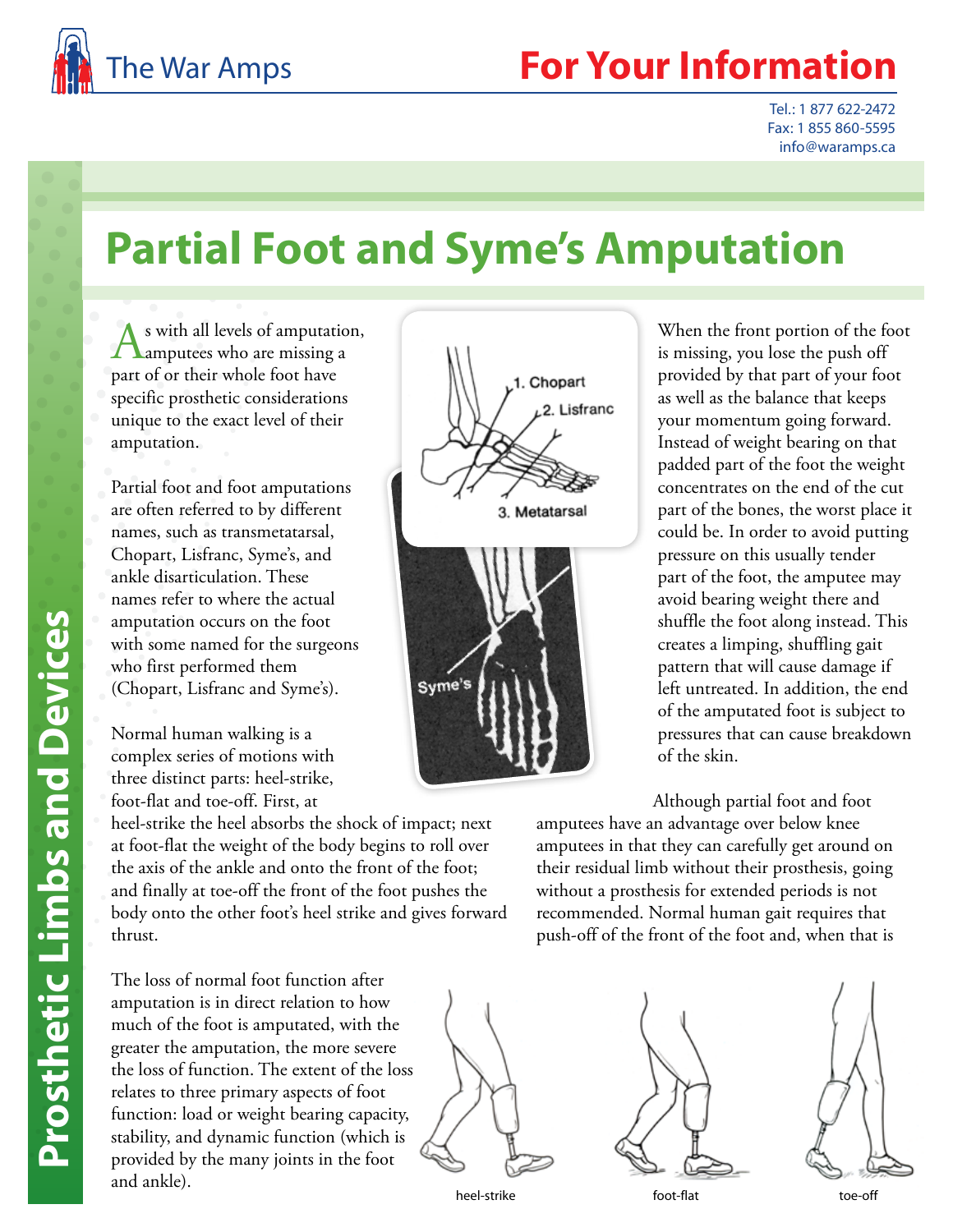missing, it will cause an imbalance in the amputee's walking, and over time it can cause damage to the rest of the skeletal system.

Considering all of the above, it is clear why it is important for partial foot and foot amputees to be fitted with an appropriate and properly-fitting prosthesis.

## **Partial foot devices**

Devices used for partial foot amputations are frequently referred to as both prostheses and orthoses. Many designs incorporate principles used in foot orthoses or ankle-foot orthoses (AFOs) as well as in lower limb prostheses. Shoe modifications are also commonly provided for these levels of loss, so pedorthic principles come into play too.

Partial foot devices come in many different designs ranging from:

- a simple insert that is placed inside a shoe (1)
- a slip-on foot prosthesis (2)
- a more rigid device that encapsulates the ankle and/or extends up the lower leg (3)

The design of the prosthesis depends upon how much of the foot is remaining and the condition of the skin at the end of the foot. The longer the residual limb and the better the skin, the less need to stabilize the foot. If the residual limb is short and/or the skin is in poor shape, a more rigid supporting device is necessary.

## **Syme's prosthesis**

Amputations of the entire foot require a prosthesis that provides good stability. Usually this means a full socket that the residual limb fits into. Syme's amputation, named for the surgeon who first performed it, refers to amputation of the entire foot at the ankle with the skin and tissue of the heel being preserved and used to create a heel pad at the bottom of the residual limb.



**2**